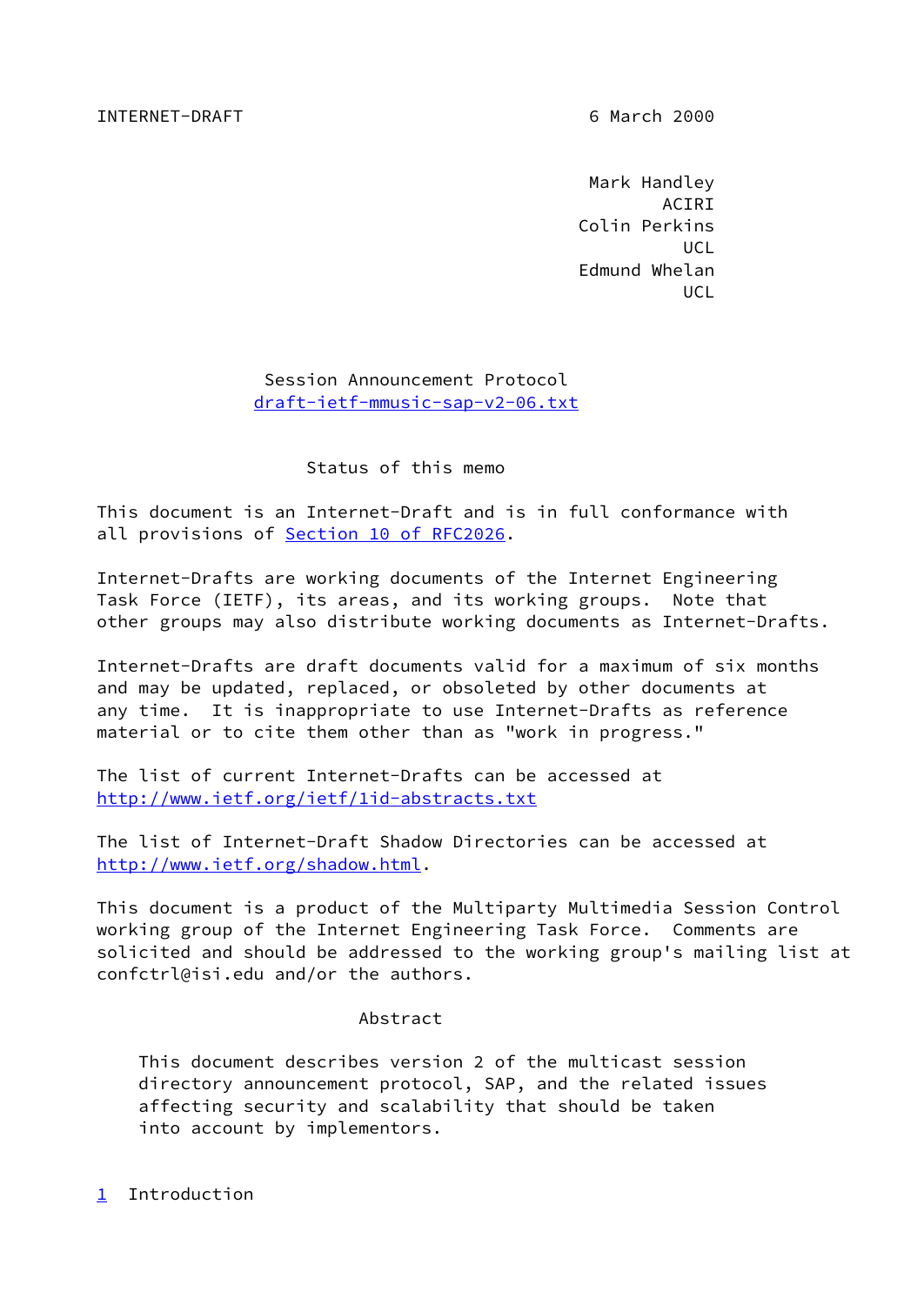In order to assist the advertisement of multicast multimedia conferences and other multicast sessions, and to communicate the relevant session setup information to prospective participants, a distributed session

Handley/Perkins/Whelan **Page 1** Page 1

INTERNET-DRAFT 6 March 2000

directory may be used. An instance of such a session directory periodically multicasts packets containing a description of the session, and these advertisements are received by other session directories such that potential remote participants can use the session description to start the tools required to participate in the session.

This memo describes the issues involved in the multicast announcement of session description information and defines an announcement protocol to be used. Sessions are described using the session description protocol which is described in a companion memo  $\lceil 4 \rceil$ .

<span id="page-1-0"></span>[2](#page-1-0) Terminology

A SAP announcer periodically multicasts an announcement packet to a well known multicast address and port. The announcement is multicast with the same scope as the session it is announcing, ensuring that the recipients of the announcement are within the scope of the session the announcement describes (bandwidth and other such constraints permitting). This is also important for the scalability of the protocol, as it keeps local session announcements local.

A SAP listener learns of the multicast scopes it is within (for example, using the Multicast-Scope Zone Announcement Protocol [[5\]](#page-16-1)) and listens on the well known SAP address and port for those scopes. In this manner, it will eventually learn of all the sessions being announced, allowing those sessions to be joined.

The key words `MUST', `MUST NOT', `REQUIRED', `SHALL', `SHALL NOT', `SHOULD', `SHOULD NOT', `RECOMMENDED', `MAY', and `OPTIONAL' in this document are to be interpreted as described in  $[1]$  $[1]$ .

# <span id="page-1-1"></span>[3](#page-1-1) Session Announcement

As noted previously, a SAP announcer periodically sends an announcement packet to a well known multicast address and port. There is no rendezvous mechanism - the SAP announcer is not aware of the presence or absence of any SAP listeners - and no additional reliability is provided over the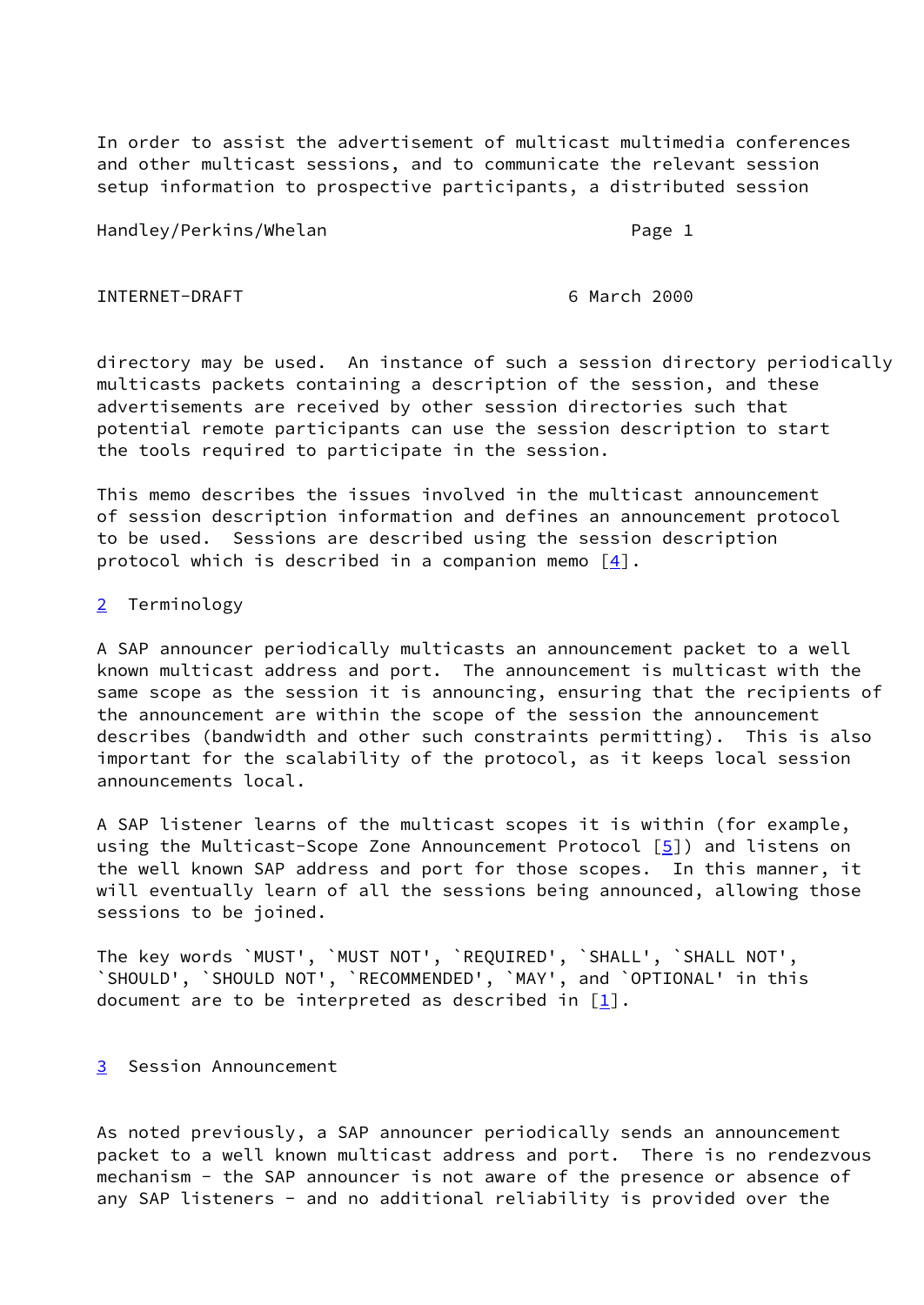standard best-effort UDP/IP semantics.

That announcement contains a session description and SHOULD contain an authentication header. The session description MAY be encrypted although this is NOT RECOMMENDED (see [section 7\)](#page-8-0).

A SAP announcement is multicast with the same scope as the session it is announcing, ensuring that the recipients of the announcement are within the scope of the session the announcement describes. There are a number of possiblities:

Handley/Perkins/Whelan **Page 2** Page 2

INTERNET-DRAFT 6 March 2000

- IPv4 global scope sessions use multicast addresses in the range 224.2.128.0 - 224.2.255.255 with SAP announcements being sent to 224.2.127.254 (note that 224.2.127.255 is used by the obsolete SAPv0 and MUST NOT be used).
- IPv4 administrative scope sessions using administratively scoped IP multicast as defined in  $[7]$  $[7]$ . The multicast address to be used for announcements is the highest multicast address in the relevant administrative scope zone. For example, if the scope range is 239.16.32.0 - 239.16.33.255, then 239.16.33.255 is used for SAP announcements.
- IPv6 sessions are announced on the address FF0X:0:0:0:0:0:2:7FFE where X is the 4-bit scope value. For example, an announcement for a link-local session assigned the address FF02:0:0:0:0:0:1234:5678, should be advertised on SAP address FF02:0:0:0:0:0:2:7FFE.

Ensuring that a description is not used by a potential participant outside the session scope is not addressed in this memo.

SAP announcements MUST be sent on port 9875 and SHOULD be sent with an IP time-to-live of 255 (the use of TTL scoping for multicast is discouraged  $[7]$ ).

If a session uses addresses in multiple administrative scope ranges, it is necessary for the announcer to send identical copies of the announcement to each administrative scope range. It is up to the listeners to parse such multiple announcements as the same session (as identified by the SDP origin field, for example). The announcement rate for each administrative scope range MUST be calculated separately, as if the multiple announcements were separate.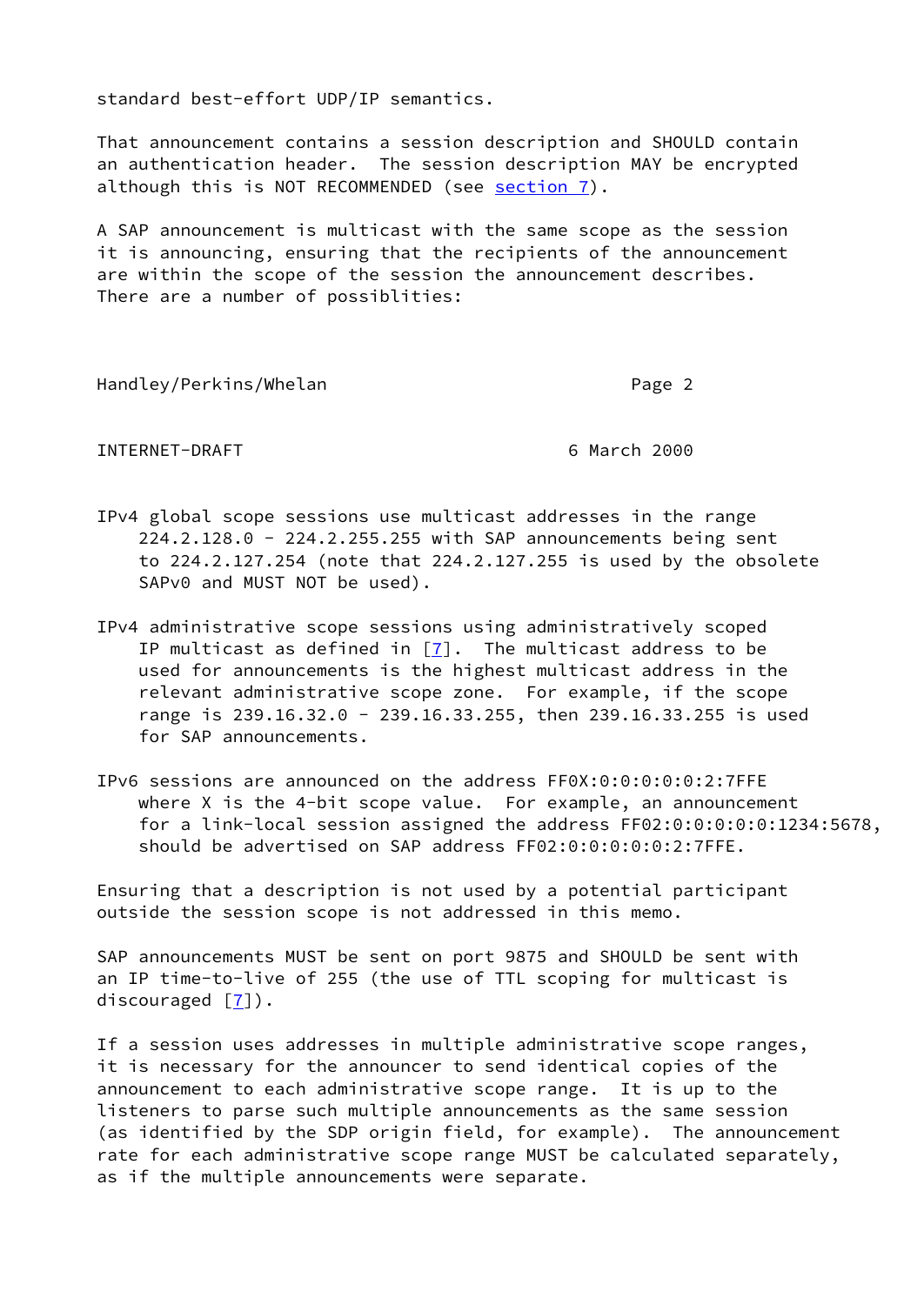Multiple announcers may announce a single session, as an aid to robustness in the face of packet loss and failure of one or more announcers. The rate at which each announcer repeats its announcement MUST be scaled back such that the total announcement rate is equal to that which a single server would choose. Announcements made in this manner MUST be identical.

If multiple announcements are being made for a session, then each announcement MUST carry an authentication header signed by the same key, or be treated as a completely separate announcement by listeners.

An IPv4 SAP listener SHOULD listen on the IPv4 global scope SAP address and on the SAP addresses for each IPv4 administrative scope zone it is within. The discovery of administrative scope zones is outside the scope of this memo, but it is assumed that each SAP listener within a particular scope zone is aware of that scope zone. A SAP listener which supports IPv6 SHOULD also listen to the IPv6 SAP addresses.

Handley/Perkins/Whelan **Page 3** Page 3

INTERNET-DRAFT 6 March 2000

<span id="page-3-0"></span>[3.1](#page-3-0) Announcement Interval

The time period between repetitions of an announcement is chosen such that the total bandwidth used by all announcements on a single SAP group remains below a preconfigured limit. If not otherwise specified, the bandwidth limit SHOULD be assumed to be 4000 bits per second.

Each announcer is expected to listen to other announcements in order to determine the total number of sessions being announced on a particular group. Sessions are uniquely identified by the combination of the message identifier hash and originating source fields of the SAP header (note that SAP v0 announcers always set the message identifier hash to zero, and if such an announcement is received the entire message MUST be compared to determine uniqueness).

Announcements are made by periodic multicast to the group. The base interval between announcements is derived from the number of announcements being made in that group, the size of the announcement and the configured bandwidth limit. The actual transmission time is derived from this base interval as follows:

 1.The announcer initialises the variable tp to be the last time a particular announcement was transmitted (or the current time if this is the first time this announcement is to be made).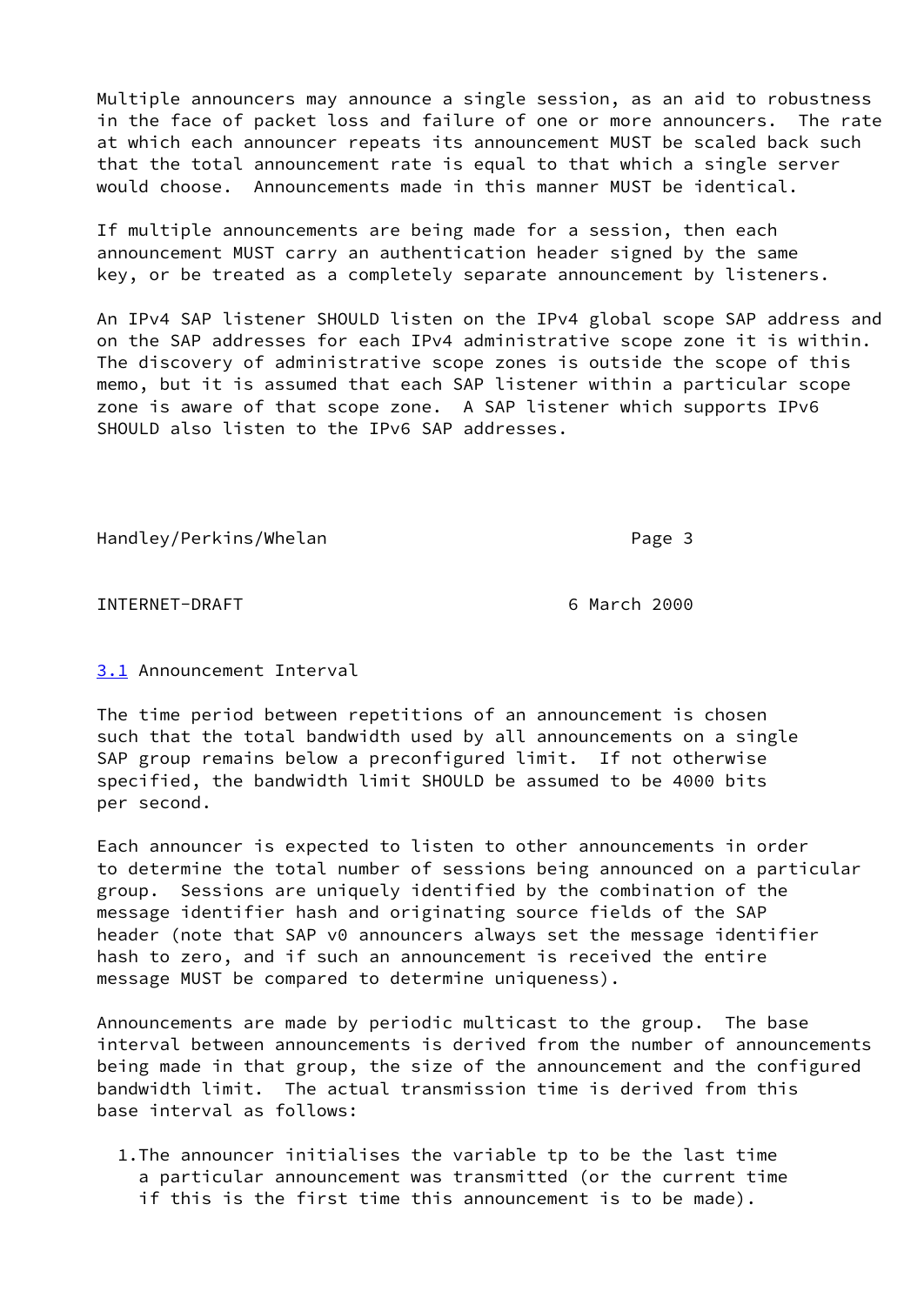2.Given a configured bandwidth limit in bits/second and an announcement of ad size bytes, the base announcement interval in seconds is

interval =max(300; (8\*no\_of\_ads\*ad\_size)/limit)

3.An offset is calculated based on the base announcement interval

offset= rand(interval\*  $2/3$ )-(interval/3)

4.The next transmission time for an announcement derived as

tn =tp+ interval+ offset

The announcer then sets a timer to expire at tn and waits. At time tn the announcer SHOULD recalculate the next transmission time. If the new value of tn is before the current time, the announcement is sent immediately. Otherwise the transmission is rescheduled for the new tn. This reconsideration prevents transient packet bursts on startup and when a network partition heals.

<span id="page-4-0"></span>[4](#page-4-0) Session Deletion

Sessions may be deleted in one of several ways:

Handley/Perkins/Whelan extended to the Page 4

INTERNET-DRAFT 6 March 2000

- Explicit Timeout The session description payload may contain timestamp information specifying the start- and end-times of the session. If the current time is later than the end-time of the session, then the session SHOULD be deleted from the receiver's session cache.
- Implicit Timeout A session announcement message should be received periodically for each session description in a receiver's session cache. The announcement period can be predicted by the receiver from the set of sessions currently being announced. If a session announcement message has not been received for ten times the announcement period, or one hour, whichever is the greater, then the session is deleted from the receiver's session cache. The one hour minimum is to allow for transient network partitionings.
- Explicit Deletion A session deletion packet is received specifying the session to be deleted. Session deletion packets SHOULD have a valid authentication header, matching that used to authenticate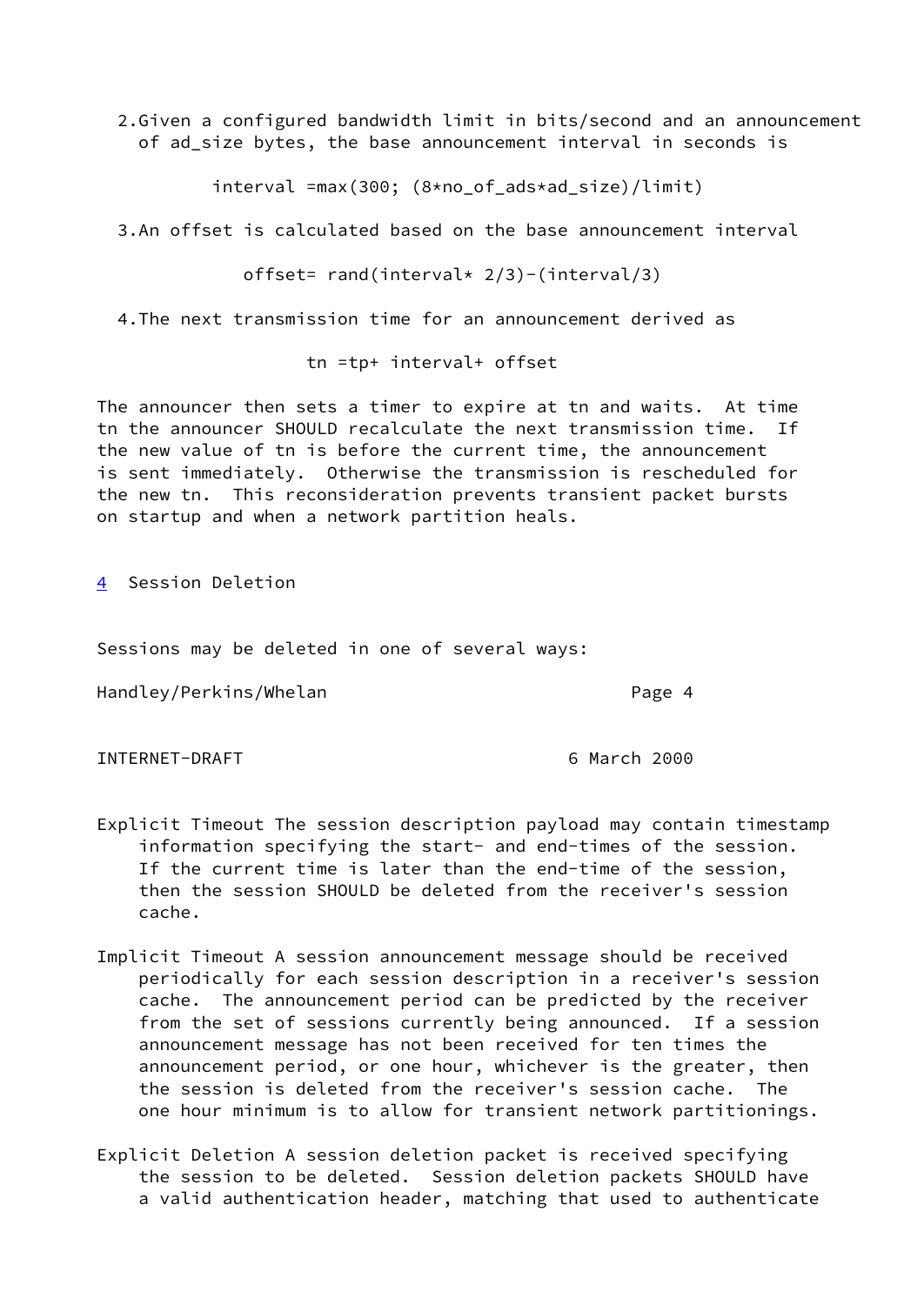previous announcement packets. If this authentication is missing, the deletion message SHOULD be ignored.

<span id="page-5-0"></span>[5](#page-5-0) Session Modification

A pre-announced session can be modified by simply announcing the modified session description. In this case, the version hash in the SAP header MUST be changed to indicate to receivers that the packet contents should be parsed (or decrypted and parsed if it is encrypted). The session itself, as distinct from the session announcement, is uniquely identified by the payload and not by the message identifier hash in the header.

The same rules apply for session modification as for session deletion:

- o Either the modified announcement must contain an authentication header signed by the same key as the cached session announcement it is modifying, or:
- o The cached session announcement must not contain an authentication header, and the session modification announcement must originate from the same host as the session it is modifying.

If an announcement is received containing an authentication header and the cached announcement did not contain an authentication header, or it contained a different authentication header, then the modified announcement MUST be treated as a new and different announcement, and displayed in addition to the un-authenticated announcement. The same should happen if a modified packet without an authentication header is received from a different source than the original announcement.

Handley/Perkins/Whelan **Page 5** Page 5

INTERNET-DRAFT 6 March 2000

0 1 2 3 0 1 2 3 4 5 6 7 8 9 0 1 2 3 4 5 6 7 8 9 0 1 2 3 4 5 6 7 8 9 0 1 +-+-+-+-+-+-+-+-+-+-+-+-+-+-+-+-+-+-+-+-+-+-+-+-+-+-+-+-+-+-+-+-+ | V=1 |A|R|T|E|C| auth len | msg id hash | +-+-+-+-+-+-+-+-+-+-+-+-+-+-+-+-+-+-+-+-+-+-+-+-+-+-+-+-+-+-+-+-+ | | : originating source (32 or 128 bits) : : the contract of the contract of the contract of the contract of the contract of the contract of the contract of the contract of the contract of the contract of the contract of the contract of the contract of the contrac +-+-+-+-+-+-+-+-+-+-+-+-+-+-+-+-+-+-+-+-+-+-+-+-+-+-+-+-+-+-+-+-+ optional authentication data : .... : \*-\*-\*-\*-\*-\*-\*-\*-\*-\*-\*-\*-\*-\*-\*-\*-\*-\*-\*-\*-\*-\*-\*-\*-\*-\*-\*-\*-\*-\*-\*-\*-\*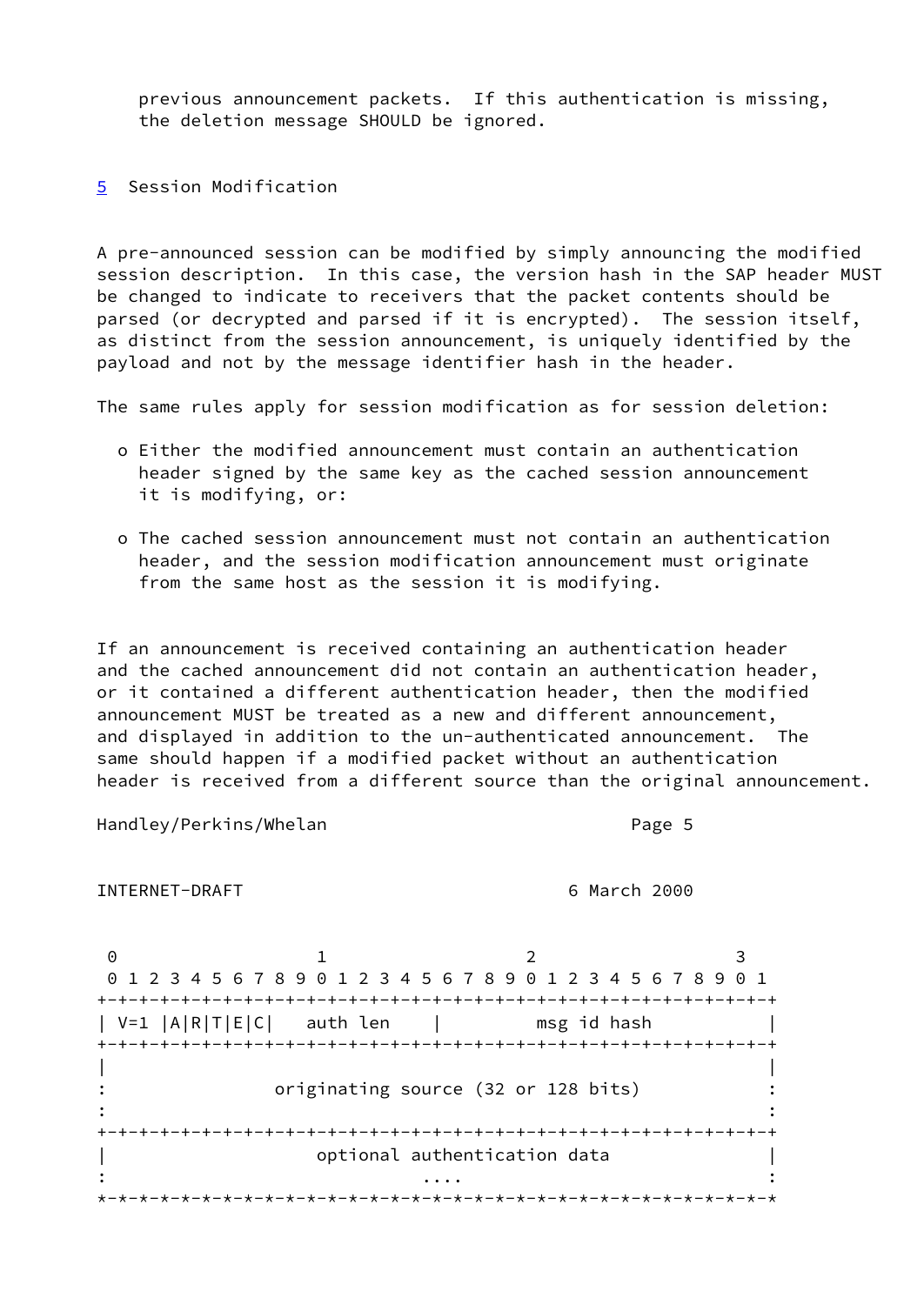|       | optional payload type |
|-------|-----------------------|
| $+$   |                       |
|       | $\odot$               |
|       |                       |
|       |                       |
|       | payload               |
|       |                       |
| $+ -$ |                       |



These rules prevent an announcement having an authentication header added by a malicious user and then being deleted using that header, and it also prevents a denial-of-service attack by someone putting out a spoof announcement which, due to packet loss, reaches some participants before the original announcement. Note that under such circumstances, being able to authenticate the message originator is the only way to discover which session is the correct session.

<span id="page-6-0"></span>[6](#page-6-0) Packet Format

SAP data packets have the format described in figure 1.

- V: Version Number. The version number field MUST be set to 1 (SAPv2 announcements which use only SAPv1 features are backwards compatible, those which use new features can be detected by other means, so the SAP version number doesn't need to change).
- A: Address type. If the A bit is 0, the originating source field contains a 32-bit IPv4 address. If the A bit is 1, the originating source contains a 128-bit IPv6 address.
- R: Reserved. SAP announcers MUST set this to 0, SAP listeners MUST ignore the contents of this field.

Handley/Perkins/Whelan Page 6

INTERNET-DRAFT 6 March 2000

- T: Message Type. If the T field is set to 0 this is a session announcement packet, if 1 this is a session deletion packet.
- E: Encryption Bit. If the encryption bit is set to 1, the payload of the SAP packet is encrypted. If this bit is 0 the packet is not encrypted. See [section 7](#page-8-0) for details of the encryption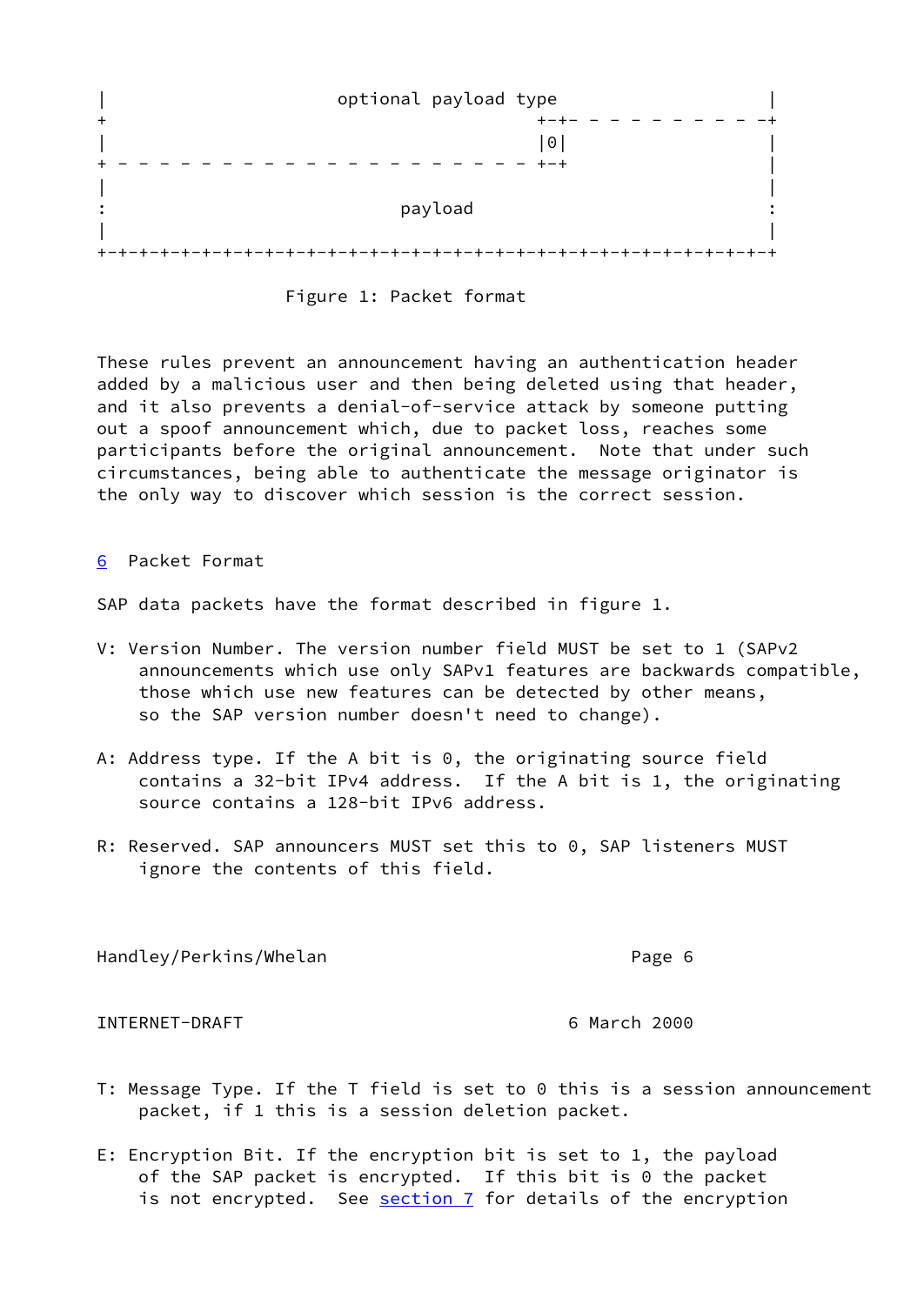process.

- C: Compressed bit. If the compressed bit is set to 1, the payload is compressed using the zlib compression algorithm [\[3](#page-16-4)]. If the payload is to be compressed and encrypted, the compression MUST be performed first.
- Authentication Length. An 8 bit unsigned quantity giving the number of 32 bit words following the main SAP header that contain authentication data. If it is zero, no authentication header is present.
- Authentication data containing a digital signature of the packet, with length as specified by the authentication length header field. See [section 8](#page-10-0) for details of the authentication process.
- Message Identifier Hash. A 16 bit quantity that, used in combination with the originating source, provides a globally unique identifier indicating the precise version of this announcement. The choice of value for this field is not specified here, except that it MUST be unique for each session announced by a particular SAP announcer and it MUST be changed if the session description is modified (and a session deletion message SHOULD be sent for the old version of the session).

 Earlier versions of SAP used a value of zero to mean that the hash should be ignored and the payload should always be parsed. This had the unfortunate side-effect that SAP announcers had to study the payload data to determine how many unique sessions were being advertised, making the calculation of the announcement interval more complex that necessary. In order to decouple the session announcement process from the contents of those announcements, SAP announcers SHOULD NOT set the message identifier hash to zero.

 SAP listeners MAY silently discard messages if the message identifier hash is set to zero.

Originating Source. This gives the IP address of the original source of the message. This is an IPv4 address if the A field is set to zero, else it is an IPv6 address. The address is stored in network byte order.

 SAPv0 permitted the originating source to be zero if the message identifier hash was also zero. This practise is no longer legal, and SAP announcers SHOULD NOT set the originating source to zero. SAP listeners MAY silently discard packets with the originating source set to zero.

Handley/Perkins/Whelan Page 7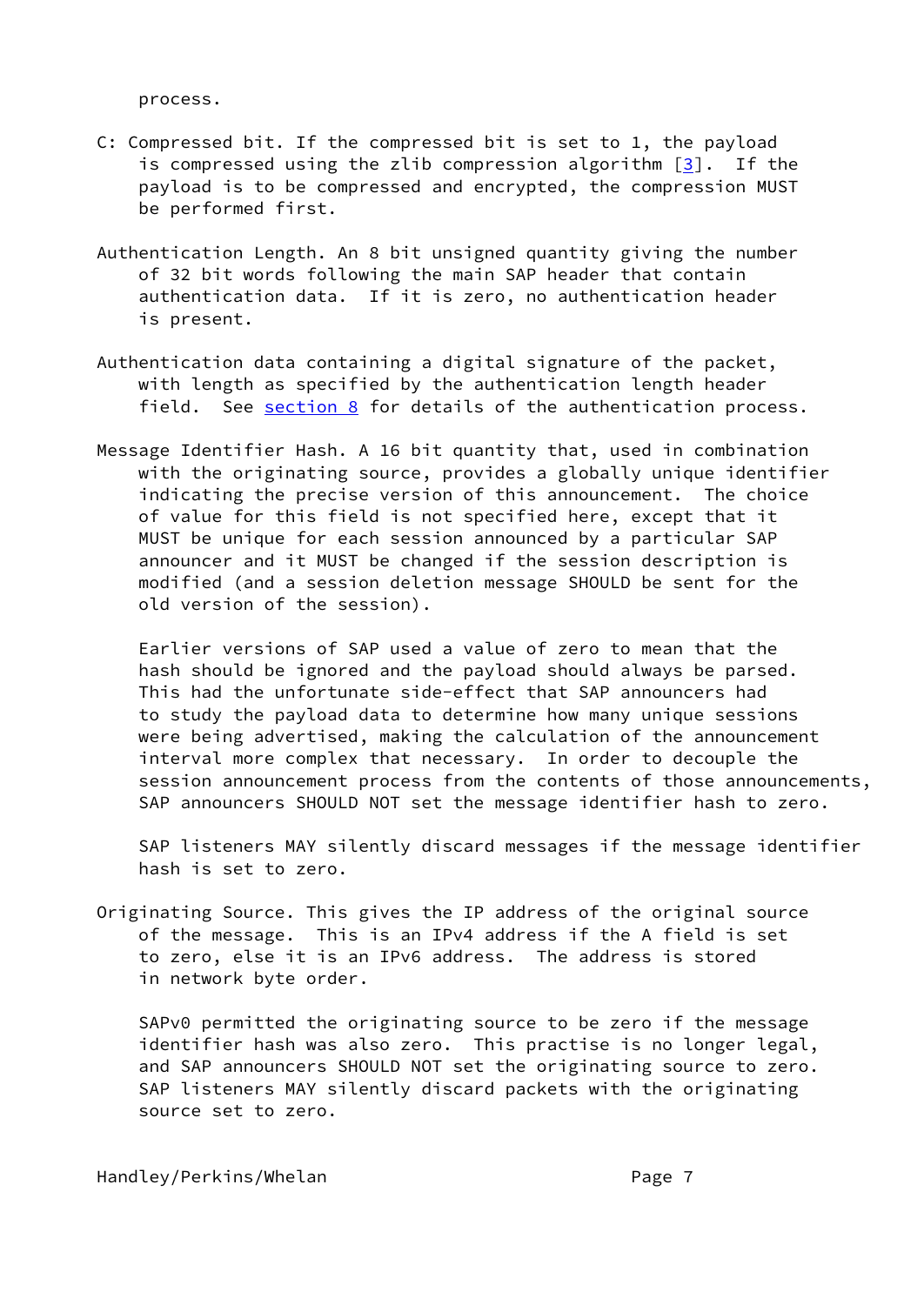INTERNET-DRAFT 6 March 2000

The header is followed by an optional payload type field and the payload data itself. If the E or C bits are set in the header both the payload type and payload are encrypted and/or compressed.

The payload type field is a MIME content type specifier, describing the format of the payload. This is a variable length ASCII text string, followed by a single zero byte (ASCII NUL). The payload type SHOULD be included in all packets. If the payload type is `application/sdp' both the payload type and its terminating zero byte MAY be omitted, although this is intended for backwards compatibility with SAP v1 listeners only.

The absence of a payload type field may be noted since the payload section of such a packet will start with an SDP `v=0' field, which is not a legal MIME content type specifier.

All implementations MUST support payloads of type `application/sdp'  $[4]$ . Other formats MAY be supported although since there is no negotiation in SAP an announcer which chooses to use a session description format other than SDP cannot know that the listeners are able to understand the announcement. A proliferation of payload types in announcements has the potential to lead to severe interoperability problems, and for this reason, the use of non-SDP payloads is NOT RECOMMENDED.

If the packet is an announcement packet, the payload contains a session description.

If the packet is a session deletion packet, the payload contains a session deletion message. If the payload format is `application/sdp' the deletion message is a single SDP line consisting of the origin field of the announcement to be deleted.

It is desirable for the payload to be sufficiently small that SAP packets do not get fragmented by the underlying network. Fragmentation has a loss multiplier effect, which is known to significantly affect the reliability of announcements. It is RECOMMENDED that SAP packets are smaller than 1kByte in length, although if it is known that announcements will use a network with a smaller MTU than this, then that SHOULD be used as the maximum recommended packet size.

### <span id="page-8-0"></span>[7](#page-8-0) Encrypted Announcements

An announcement is received by all listeners in the scope to which it is sent. If an announcement is encrypted, and many of the receivers do not have the encryption key, there is a considerable waste of bandwidth since those receivers cannot use the announcement they have received. For this reason, the use of encrypted SAP announcements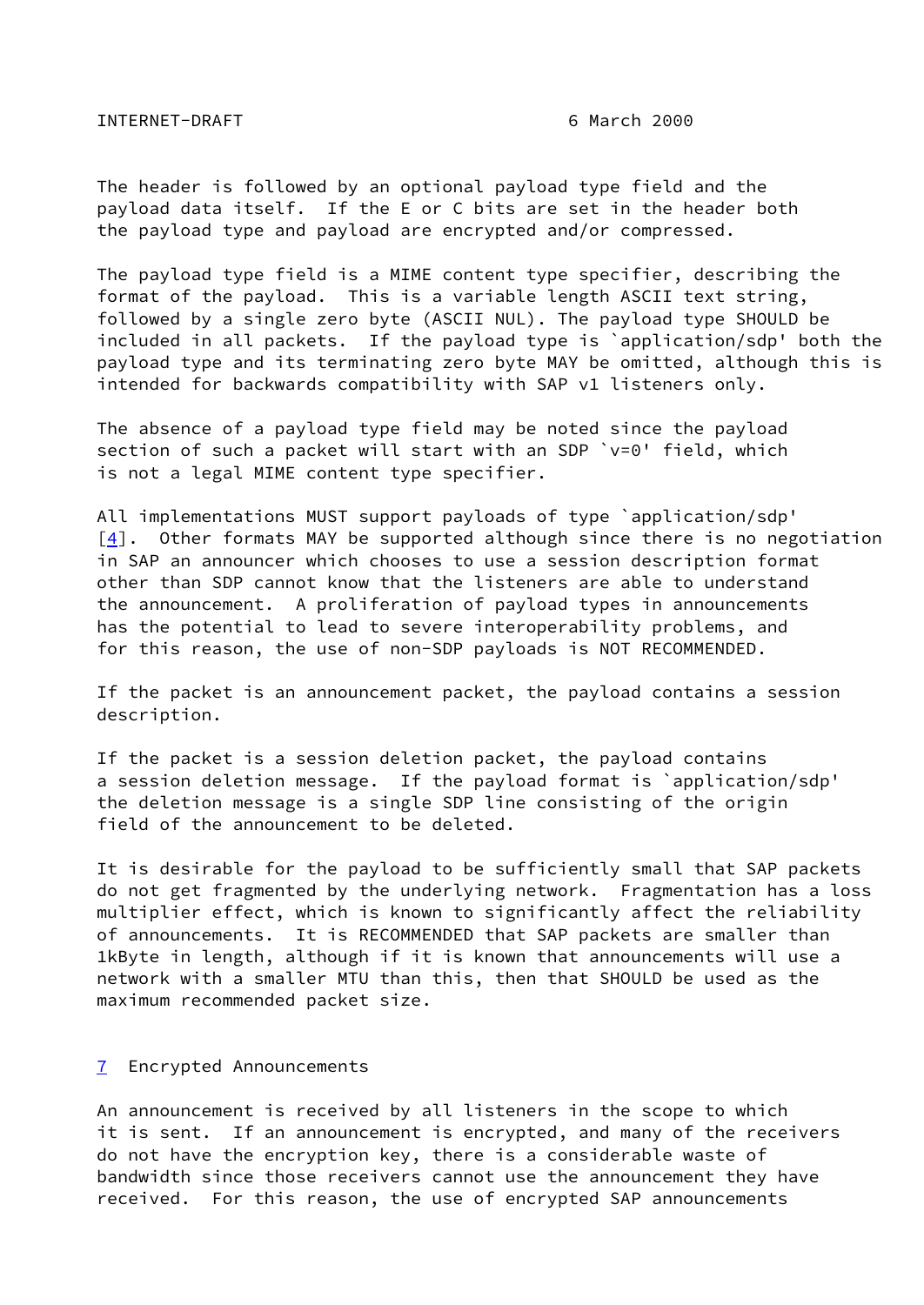is NOT RECOMMENDED on the global scope SAP group or on administrative scope groups which may have many receivers which cannot decrypt those announcements.

Handley/Perkins/Whelan **Page 8** and Page 8

INTERNET-DRAFT 6 March 2000

The opinion of the authors is that encrypted SAP is useful in special cases only, and that the vast majority of scenarios where encrypted SAP has been proposed may be better served by distributing session details using another mechanism. There are, however, certain scenarios where encrypted announcements may be useful. For this reason, the encryption bit is included in the SAP header to allow experimentation with encrypted announcements.

This memo does not specify details of the encryption algorithm to be used or the means by which keys are generated and distributed. An additional specification should define these, if it is desired to use encrypted SAP.

Note that if an encrypted announcement is being announced via a proxy, then there may be no way for the proxy to discover that the announcement has been superseded, and so it may continue to relay the old announcement in addition to the new announcement. SAP provides no mechanism to chain modified encrypted announcements, so it is advisable to announce the unmodified session as deleted for a short time after the modification has occurred. This does not guarantee that all proxies have deleted the session, and so receivers of encrypted sessions should be prepared to discard old versions of session announcements that they may receive. In most cases however, the only stateful proxy will be local to (and known to) the sender, and an additional (local-area) protocol involving a handshake for such session modifications can be used to avoid this problem.

Session announcements that are encrypted with a symmetric algorithm may allow a degree of privacy in the announcement of a session, but it should be recognised that a user in possession of such a key can pass it on to other users who should not be in possession of such a key. Thus announcements to such a group of key holders cannot be assumed to have come from an authorised key holder unless there is an appropriate authentication header signed by an authorised key holder. In addition the recipients of such encrypted announcements cannot be assumed to only be authorised key holders. Such encrypted announcements do not provide any real security unless all of the authorised key holders are trusted to maintain security of such session directory keys. This property is shared by the multicast session tools themselves, where it is possible for an un-trustworthy member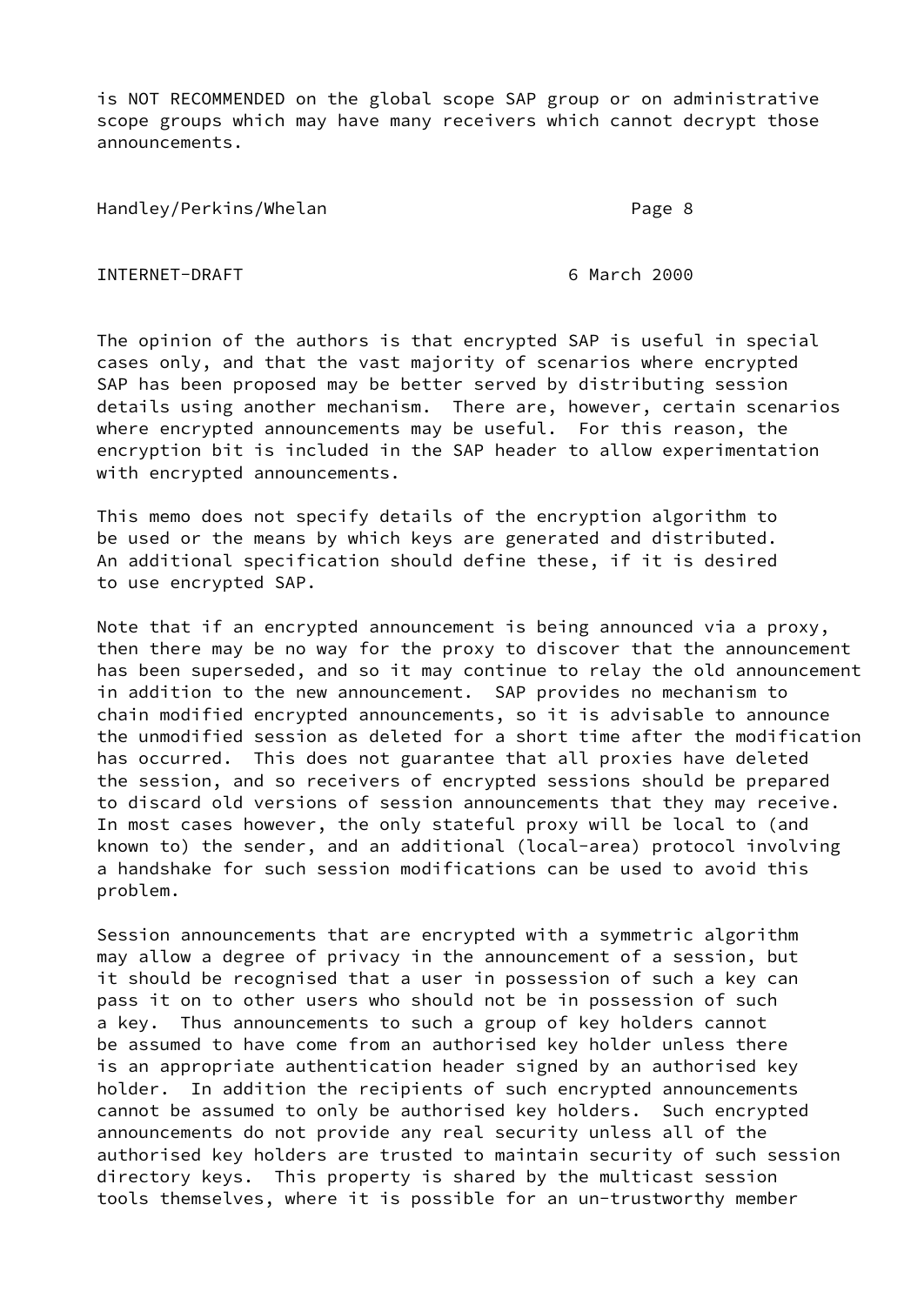of the session to pass on encryption keys to un-authorised users. However it is likely that keys used for the session tools will be more short lived than those used for session directories.

Similar considerations should apply when session announcements are encrypted with an asymmetric algorithm, but then it is possible to restrict the possessor(s) of the private key, so that announcements to a key-holder group can not be made, even if one of the untrusted members of the group proves to be un-trustworthy.

Handley/Perkins/Whelan **Page 9** Page 9 INTERNET-DRAFT 6 March 2000 1 2 3 0 1 2 3 4 5 6 7 8 9 0 1 2 3 4 5 6 7 8 9 0 1 2 3 4 5 6 7 8 9 0 1 +-+-+-+-+-+-+-+-+-+-+-+-+-+-+-+-+-+-+-+-+-+-+-+-+-+-+-+-+-+-+-+-+  $| V=1 | P | Auth$ +-+-+-+-+-+-+-+-+ |  $\blacksquare$  Format specific authentication subheader  $\blacksquare$ : .................. : +-+-+-+-+-+-+-+-+-+-+-+-+-+-+-+-+-+-+-+-+-+-+-+-+-+-+-+-+-+-+-+-+

Figure 2: Format of the authentication data in the SAP header

### <span id="page-10-0"></span>[8](#page-10-0) Authenticated Announcements

The authentication header can be used for two purposes:

- o Verification that changes to a session description or deletion of a session are permitted.
- o Authentication of the identity of the session creator.

In some circumstances only verification is possible because a certificate signed by a mutually trusted person or authority is not available. However, under such circumstances, the session originator may still be authenticated to be the same as the session originator of previous sessions claiming to be from the same person. This may or may not be sufficient depending on the purpose of the session and the people involved.

Clearly the key used for the authentication should not be trusted to belong to the session originator unless it has been separately authenticated by some other means, such as being certified by a trusted third party. Such certificates are not normally included in an SAP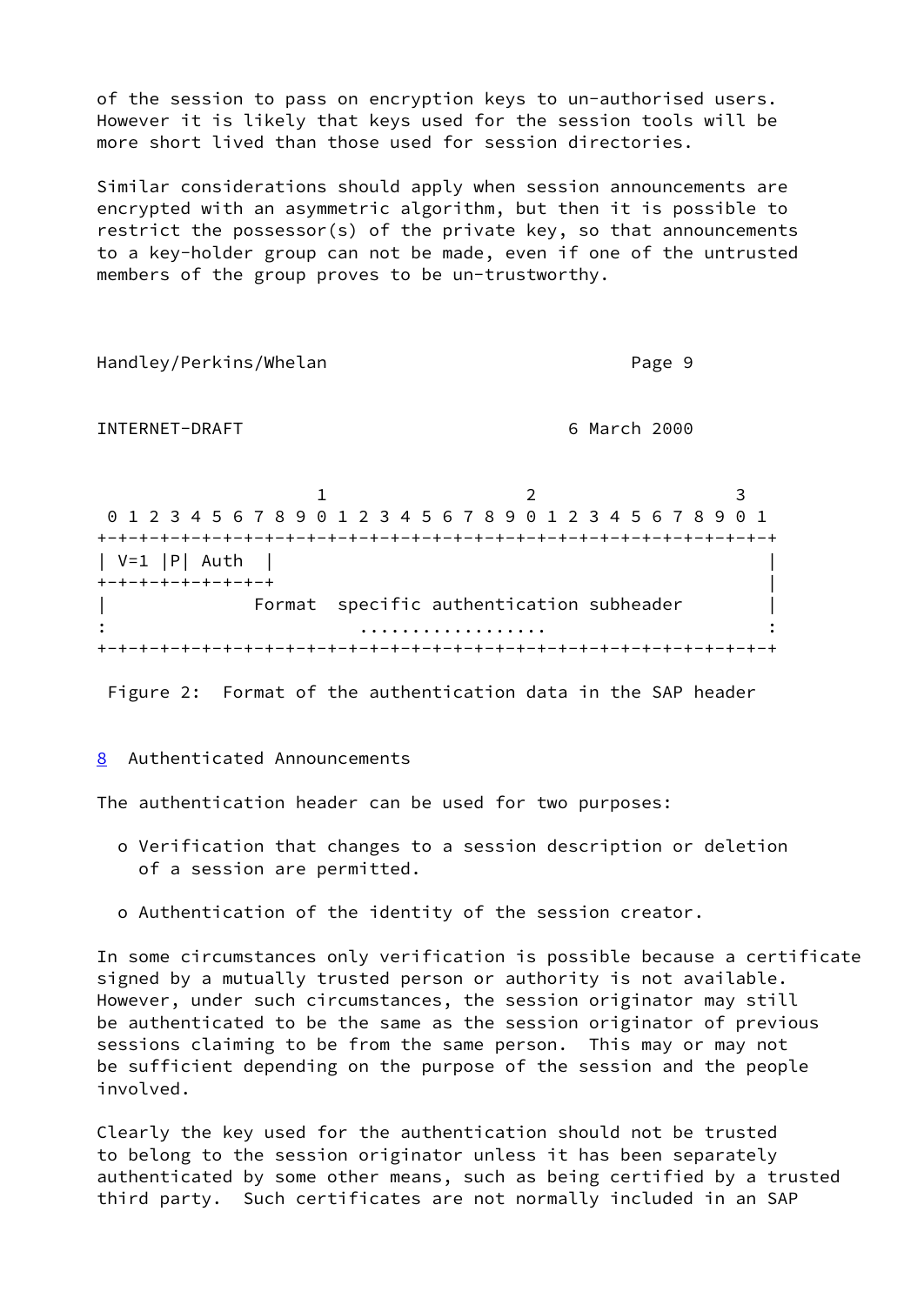header because they take more space than can normally be afforded in an SAP packet, and such verification must therefore take place by some other mechanism. However, as certified public keys are normally locally cached, authentication of a particular key only has to take place once, rather than every time the session directory retransmits the announcement.

SAP is not tied to any single authentication mechanism. Authentication data in the header is self-describing, but the precise format depends on the authentication mechanism in use. The generic format of the authentication data is given in figure 2. The structure of the format specific authentication subheader, using both the PGP and the CMS formats, is discussed in sections  $8.1$  and  $8.2$  respectively. Additional formats may be added in future.

Version Number, V: The version number of the authentication format specified by this memo is 1.

Handley/Perkins/Whelan **Page 10** Page 10

INTERNET-DRAFT 6 March 2000

- Padding Bit, P: If necessary the authentication data is padded to be a multiple of 32 bits and the padding bit is set. In this case the last byte of the authentication data contains the number of padding bytes (including the last byte) that must be discarded.
- Authentication Type, Auth: The authentication type is a 4 bit encoded field that denotes the authentication infrastructure the sender expects the recipients to use to check the authenticity and integrity of the information. This defines the format of the authentication subheader and can take the values:  $0 = PGP$  format,  $1 = CMS$ format. All other values are undefined and SHOULD be ignored.

If a SAP packet is to be compressed or encrypted, this MUST be done before the authentication is added.

The digital signature in the authentication data MUST be calculated over the entire packet, including the header. The authentication length MUST be set to zero and the authentication data excluded when calculating the digital signature.

It is to be expected that sessions may be announced by a number of different mechanisms, not only SAP. For example, a session description may placed on a web page, sent by email or conveyed in a session initiation protocol. To ease interoperability with these other mechanisms, application level security is employed, rather than using IPsec authentication headers.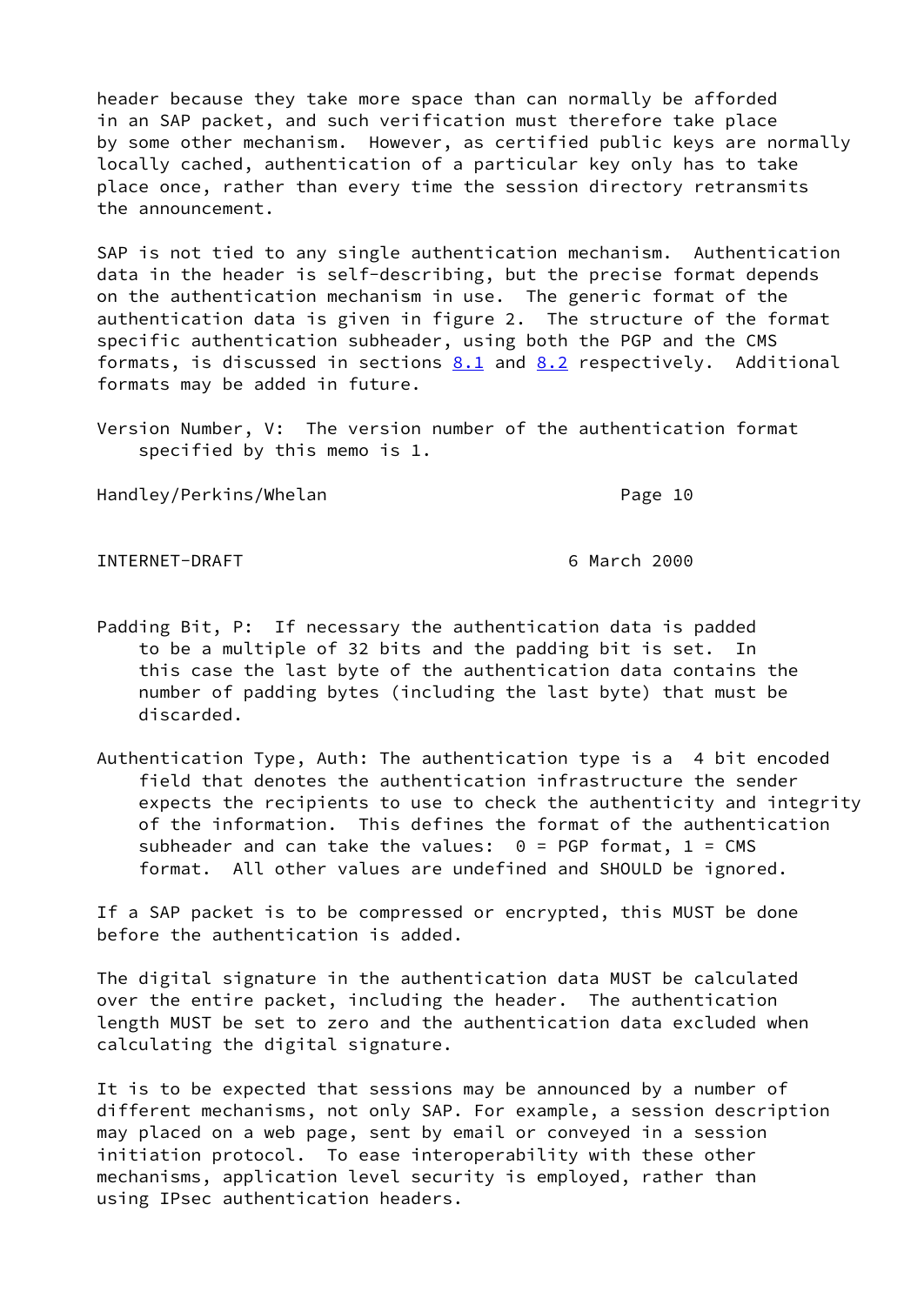# <span id="page-12-0"></span>[8.1](#page-12-0) PGP Authentication

A full description of the PGP protocol can be found in  $[2]$  $[2]$ . When using PGP for SAP authentication the basic format specific authentication subheader comprises a digital signature packet as described in  $[2]$  $[2]$ . The signature type MUST be 0x01 which means the signature is that of a canonical text document.

# <span id="page-12-1"></span>[8.2](#page-12-1) CMS Authentication

A full description of the Cryptographic Message Syntax can be found in  $[6]$  $[6]$ . The format specific authentication subheader will, in the CMS case, have an ASN.1 ContentInfo type with the ContentType being signedData.

Use is made of the option available in PKCS#7 to leave the content itself blank as the content which is signed is already present in the packet. Inclusion of it within the SignedData type would duplicate this data and increase the packet length unnecessarily. In addition this allows recipients with either no interest in the authentication,

Handley/Perkins/Whelan **Page 11** 

INTERNET-DRAFT 6 March 2000

or with no mechanism for checking it, to more easily skip the authentication information.

There SHOULD be only one signerInfo and related fields corresponding to the originator of the SAP announcement. The signingTime SHOULD be present as a signedAttribute. However, due to the strict size limitations on the size of SAP packets, certificates and CRLs SHOULD NOT be included in the signedData structure. It is expected that users of the protocol will have other methods for certificate and CRL distribution.

<span id="page-12-2"></span>**[9](#page-12-2)** Scalability and caching

SAP is intended to announce the existence of long-lived wide-area multicast sessions. It is not an especially timely protocol: sessions are announced by periodic multicast with a repeat rate on the order of tens of minutes, and no enhanced reliability over UDP. This leads to a long startup delay before a complete set of announcements is heard by a listener. This delay is clearly undesirable for interactive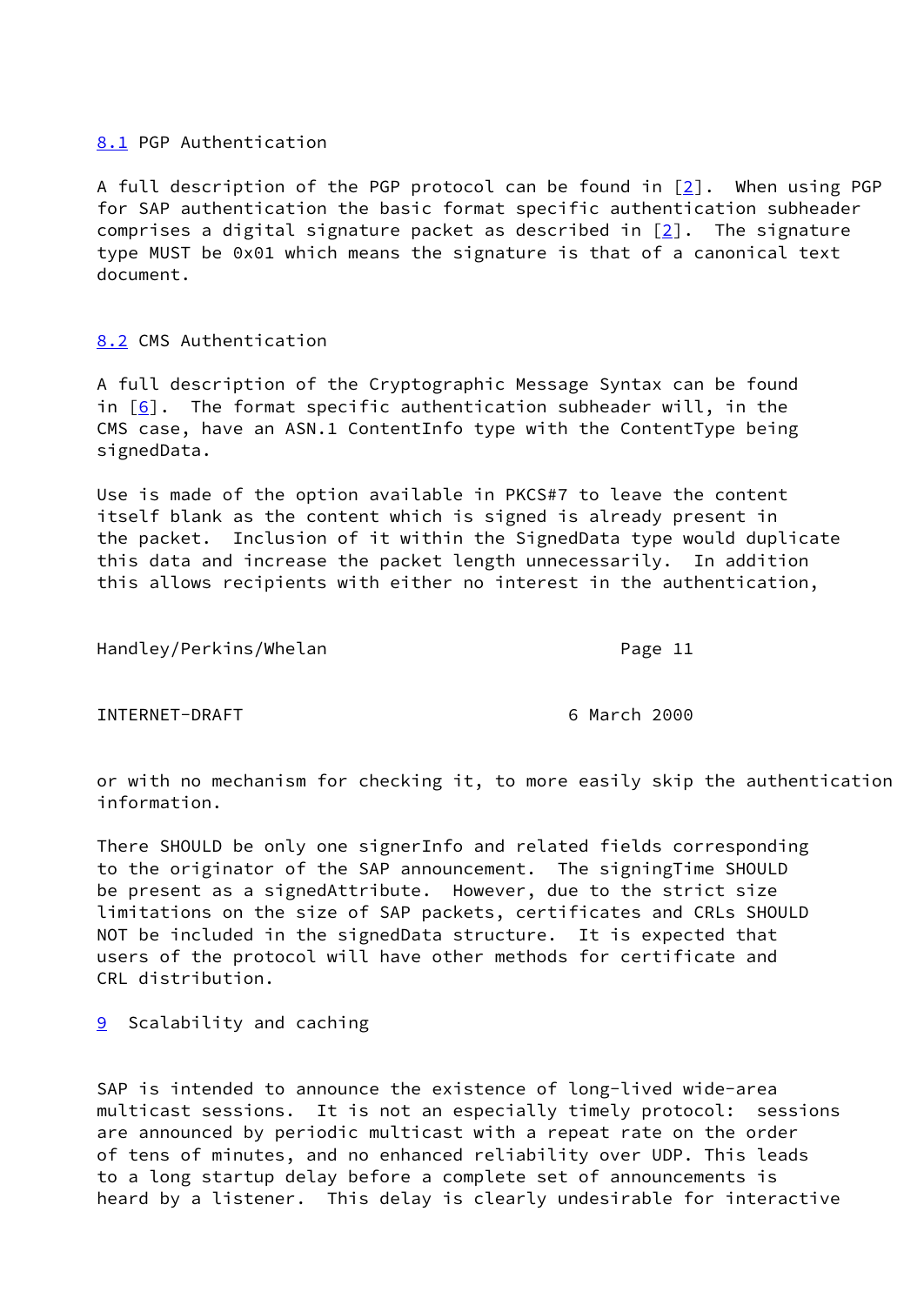browsing of announced sessions.

In order to reduce the delays inherent in SAP, it is recommended that proxy caches are deployed. A SAP proxy cache is expected to listen to all SAP groups in its scope, and to maintain an up-to-date list of all announced sessions along with the time each announcement was last received. When a new SAP listeners starts, it should contact its local proxy to download this information, which is then sufficient for it to process future announcements directly, as if it has been continually listening.

The protocol by which a SAP listener contacts its local proxy cache is not specified here.

<span id="page-13-0"></span>[10](#page-13-0) Security Considerations

SAP contains mechanisms for ensuring integrity of session announcements, for authenticating the origin of an announcement and for encrypting such announcements (sections  $\overline{1}$  and  $\overline{8}$ ).

As stated in [section 5,](#page-5-0) if a session modification announcement is received that contains a valid authentication header, but which is not signed by the original creator of the session, then the session must be treated as a new session in addition to the original session with the same SDP origin information unless the originator of one of the session descriptions can be authenticated using a certificate signed by a trusted third party. If this were not done, there would be a possible denial of service attack whereby a party listens for new announcements, strips off the original authentication header,

Handley/Perkins/Whelan **Page 12** 

INTERNET-DRAFT 6 March 2000

modifies the session description, adds a new authentication header and re-announces the session. If a rule was imposed that such spoof announcements were ignored, then if packet loss or late starting of a session directory instance caused the original announcement to fail to arrive at a site, but the spoof announcement did so, this would then prevent the original announcement from being accepted at that site.

A similar denial-of-service attack is possible if a session announcement receiver relies completely on the originating source and hash fields to indicate change, and fails to parse the remainder of announcements for which it has seen the origin/hash combination before.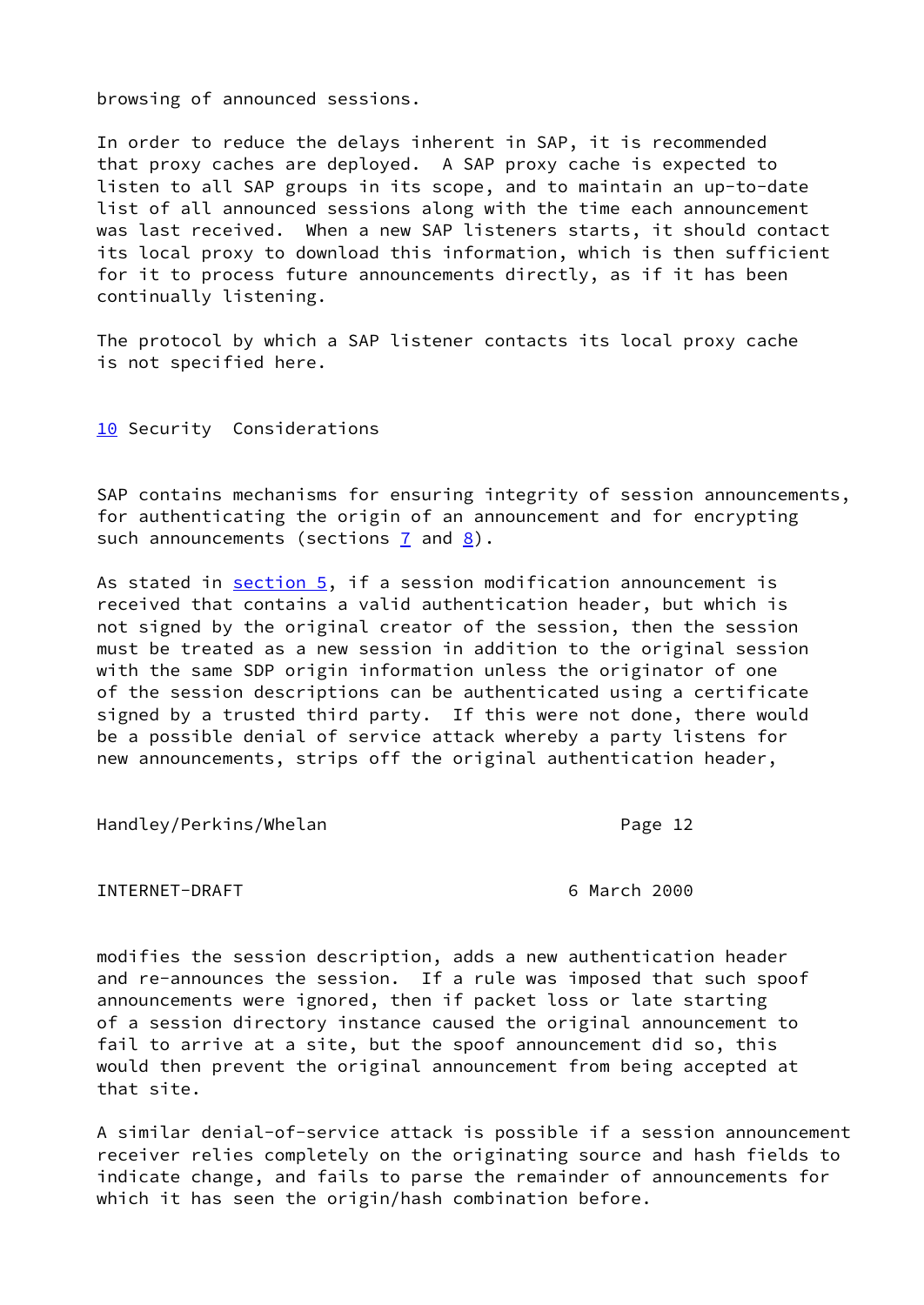A denial of service attack is possible from a malicious site close to a legitimate site which is making a session announcement. This can happen if the malicious site floods the legitimate site with huge numbers of (illegal) low TTL announcements describing high TTL sessions. This may reduce the session announcement rate of the legitimate announcement to below a tenth of the rate expected at remote sites and therefore cause the session to time out. Such an attack is likely to be easily detectable, and we do not provide any mechanism here to prevent it.

A Summary of differences between SAPv0 and SAPv1

<span id="page-14-0"></span>For this purpose SAPv0 is defined as the protocol in use by version [2.2](#page-14-0) of the session directory tool, sdr. SAPv1 is the protocol described in the 19 November 1996 version of this memo ([draft-ietf-mmusic-sap-00.txt\)](https://datatracker.ietf.org/doc/pdf/draft-ietf-mmusic-sap-00.txt). The packet headers of SAP messages are the same in V0 and V1 in that a V1 tool can parse a V0 announcement header but not vice-versa. In SAPv0, the fields have the following values:

- o Version Number: 0
- o Message Type: 0 (Announcement)
- o Authentication Type: 0 (No Authentication)
- o Encryption Bit: 0 (No Encryption)
- o Compression Bit: 0 (No compression)
- o Message Id Hash: 0 (No Hash Specified)
- o Originating Source: 0 (No source specified, announcement has not been relayed)

Handley/Perkins/Whelan **Page 13** 

INTERNET-DRAFT 6 March 2000

B Summary of differences between SAPv1 and SAPv2

The packet headers of SAP messages are the same in V1 and V2 in that a V2 tool can parse a V1 announcement header but not necessarily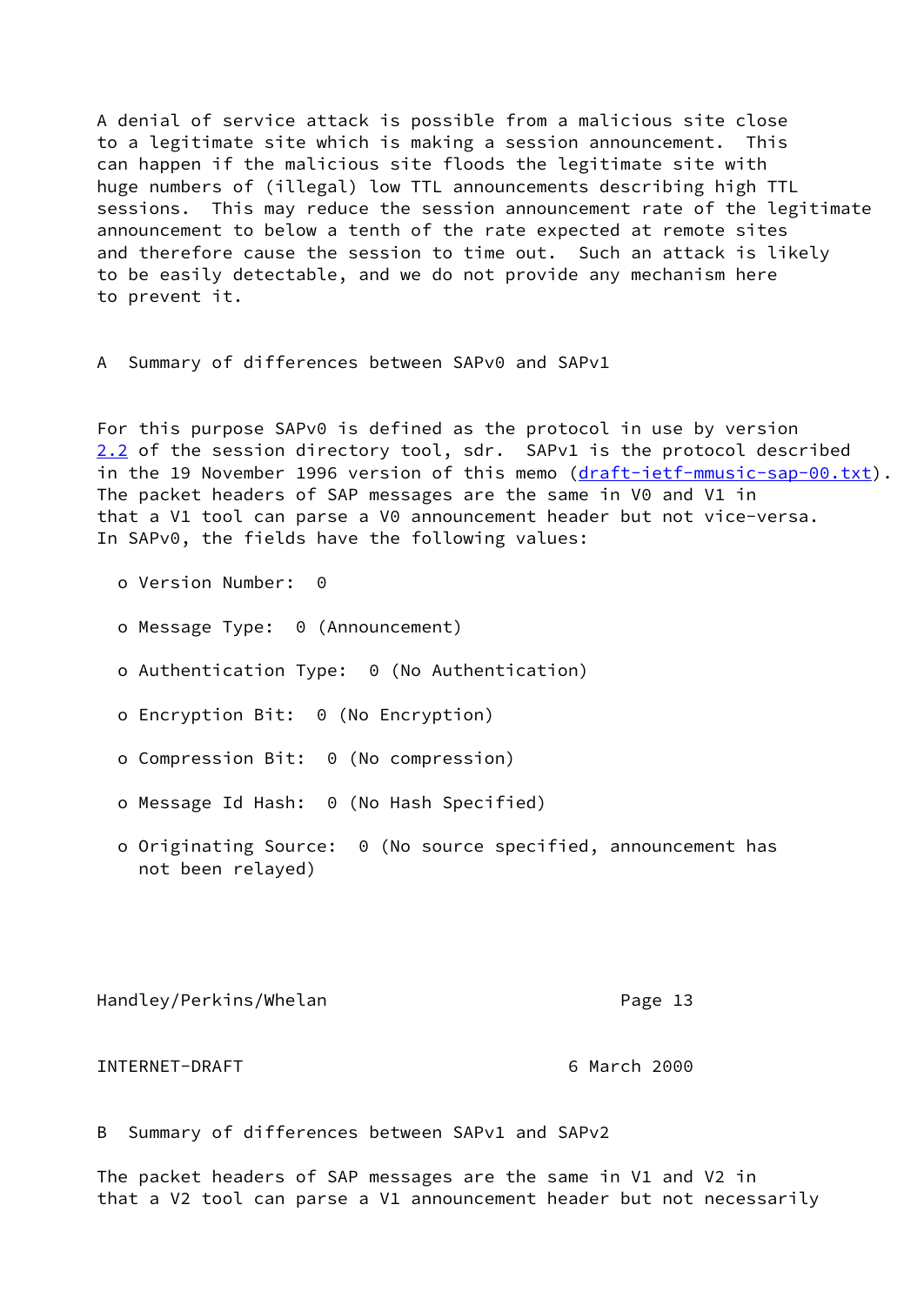vice-versa.

- o The A bit has been added to the SAP header, replacing one of the bits of the SAPv1 message type field. If set to zero the announcement is of an IPv4 session, and the packet is backwards compatible with SAPv1. If set to one the announcement is of an IPv6 session, and SAPv1 listeners (which do not support IPv6) will see this as an illegal message type (MT) field.
- o The second bit of the message type field in SAPv1 has been replaced by a reserved, must-be-zero, bit. This bit was unused in SAPv1, so this change just codifies existing usage.
- o SAPv1 specified encryption of the payload. SAPv2 includes the E bit in the SAP header to indicate that the payload is encrypted, but does not specify any details of the encryption.
- o SAPv1 allowed the message identifier hash and originating source fields to be set to zero, for backwards compatibility. This is no longer legal.
- o SAPv1 specified gzip compression. SAPv2 uses zlib (the only known implementation of SAP compression used zlib, and gzip compression was a mistake).
- o SAPv2 provides a more complete specification for authentication.
- o SAPv2 allows for non-SDP payloads to be transported. SAPv1 required that the payload was SDP.
- o SAPv1 included a timeout field for encrypted announcement, SAPv2 does not (and relies of explicit deletion messages or implicit timeouts).
- C Acknowledgments

SAP and SDP were originally based on the protocol used by the sd session directory from Van Jacobson at LBNL. Version 1 of SAP was designed by Mark Handley as part of the European Commission MICE (Esprit 7602) and MERCI (Telematics 1007) projects. Version 2 includes authentication features developed by Edmund Whelan, Goli Montasser-Kohsari and Peter Kirstein as part of the European Commission ICE-TEL project (Telematics 1005), and support for IPv6 developed by Maryann P. Maher and Colin Perkins.

Handley/Perkins/Whelan Page 14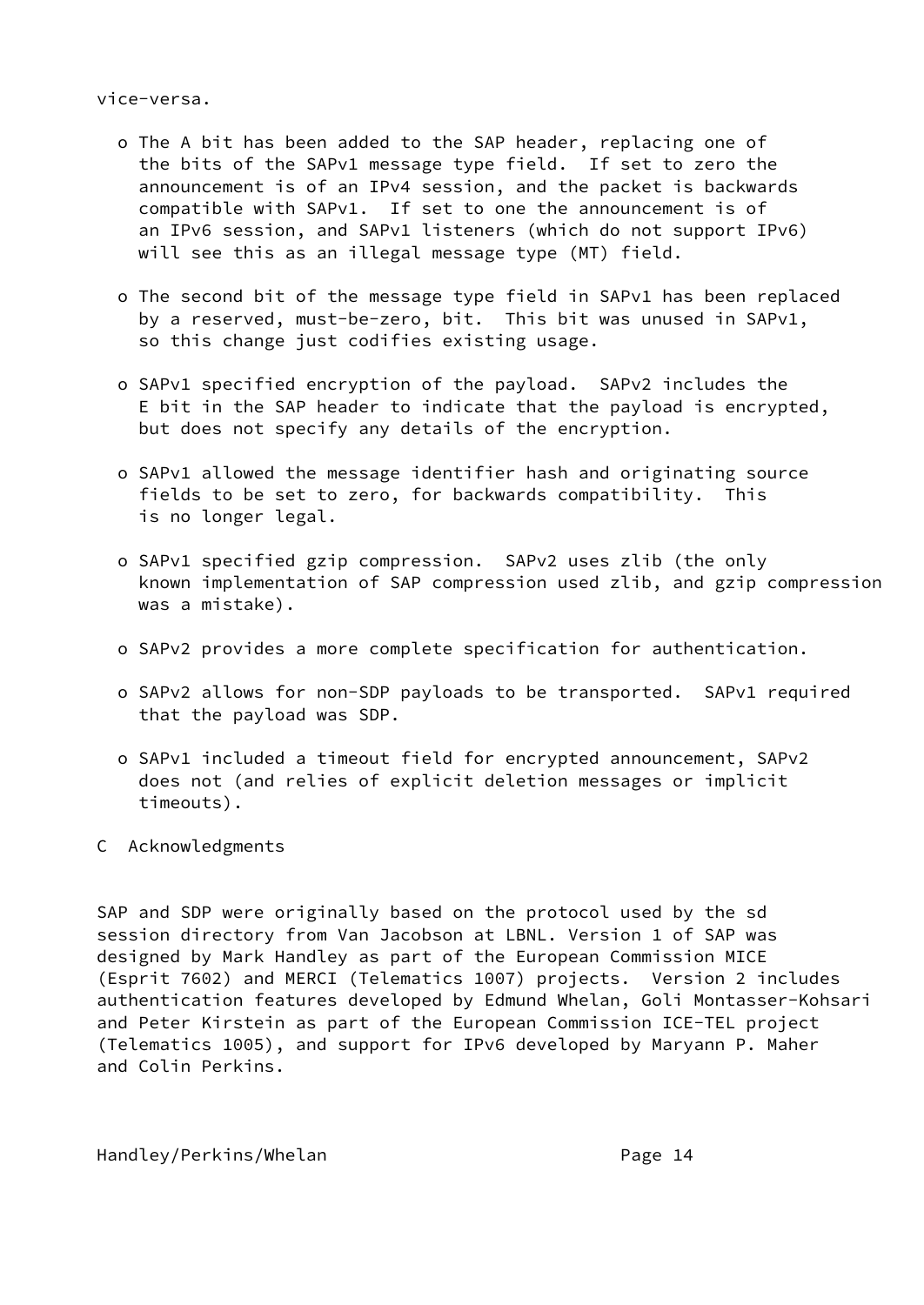D Authors' Addresses

<span id="page-16-7"></span>Mark Handley <mjh@aciri.org> AT&T Center for Internet Research at ICSI, International Computer Science Institute, [1947](#page-16-7) Center Street, Suite 600, Berkeley, CA 94704, USA

Colin Perkins <c.perkins@cs.ucl.ac.uk> Department of Computer Science, University College London, Gower Street, London, WC1E 6BT, UK

Edmund Whelan <e.whelan@cs.ucl.ac.uk> Department of Computer Science, University College London, Gower Street, London, WC1E 6BT, UK

### References

- <span id="page-16-2"></span>[1] S. Bradner. Key words for use in RFCs to indicate requirement levels, March 1997. [RFC2119](https://datatracker.ietf.org/doc/pdf/rfc2119).
- <span id="page-16-5"></span>[2] J. Callas, L. Donnerhacke, H. Finney, and R. Thayer. OpenPGP message format, November 1998. [RFC2440](https://datatracker.ietf.org/doc/pdf/rfc2440).
- <span id="page-16-4"></span>[3] P. Deutsch and J.-L. Gailly. Zlib compressed data format specification version 3.3, May 1996. [RFC1950](https://datatracker.ietf.org/doc/pdf/rfc1950).
- <span id="page-16-0"></span>[4] M. Handley and V. Jacobson. SDP: Session Description Protocol, April 1998. [RFC2327](https://datatracker.ietf.org/doc/pdf/rfc2327).
- <span id="page-16-1"></span>[5] M. Handley, D. Thaler, and R. Kermode. Multicast-scope zone announcement protocol (MZAP), February 2000. [RFC2776](https://datatracker.ietf.org/doc/pdf/rfc2776).
- <span id="page-16-6"></span>[6] R. Housley. Cryptographic message syntax, June 1999. [RFC2630](https://datatracker.ietf.org/doc/pdf/rfc2630).
- <span id="page-16-3"></span>[7] D. Mayer. Administratively scoped IP multicast, July 1998. [RFC2365.](https://datatracker.ietf.org/doc/pdf/rfc2365)